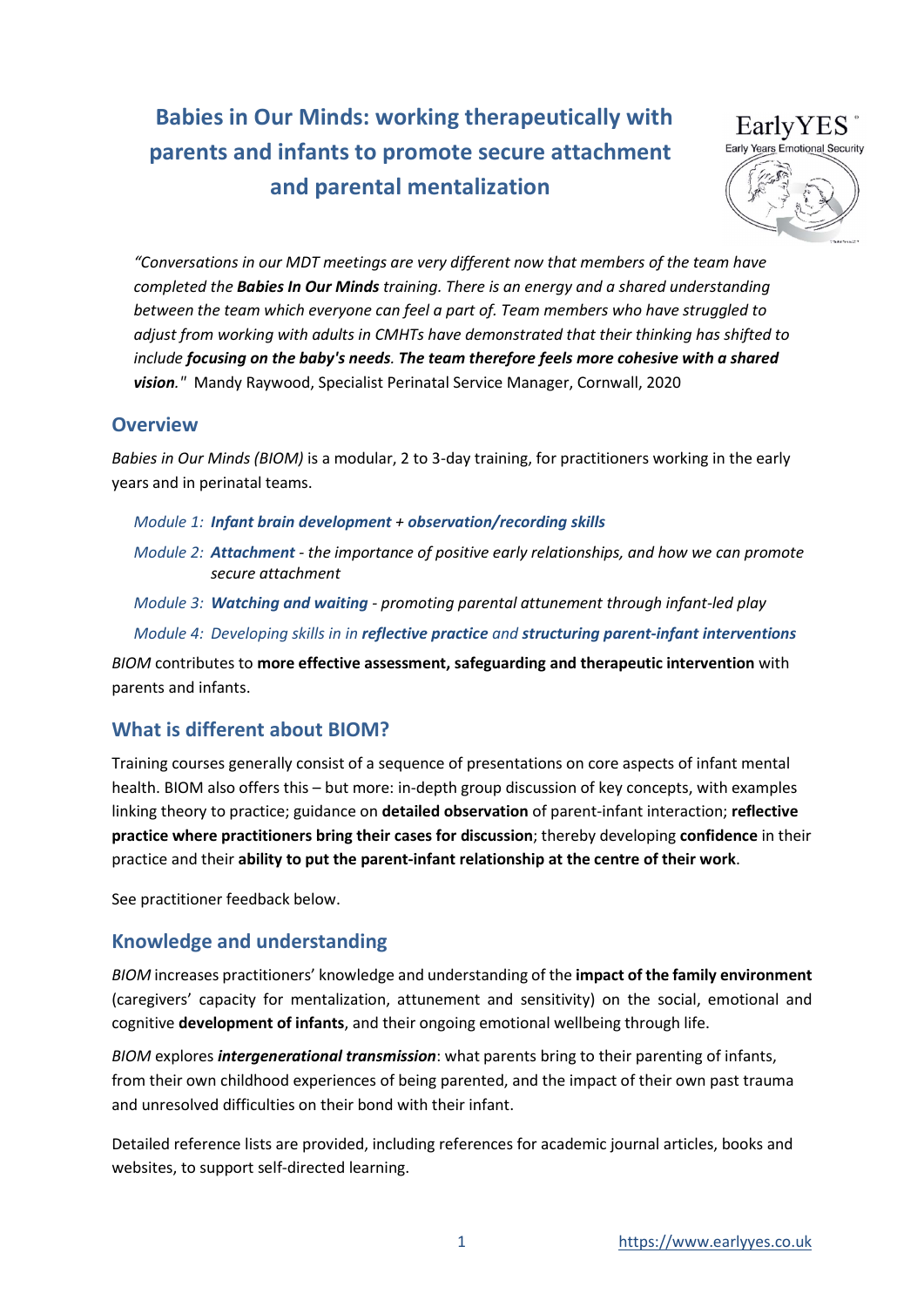### Skill development

BIOM emphasises the importance of detailed observation, reflection and analysis. Practitioners bring their own case examples and observations for in-depth discussion, applying theory to practice.

BIOM supports the development of essential skills in assessment of the parent-infant relationship, the emotional needs of the infant, and delivery of therapeutic parent-infant interventions.

BIOM supports skills identified in the Association for Infant Mental Health (AIMH) UK Infant Mental Health Competency Framework, and the Perinatal Mental Health Competency Framework. BIOM is formally recognised by the AiMH UK Infant Mental Health Recognition Register.

### Safeguarding

Safeguarding relies on an understanding of the complexity of the parent-infant relationship, an informed assessment of this relationship, and an ability to communicate effectively with the network.

BIOM supports development of knowledge and skills essential to safeguarding.

#### Learning outcomes

- Understanding of theoretical concepts in infant's social and emotional development, and parent-infant relationships, including:
	- o psychobiological brain development
	- o emotional regulation
	- o attachment security/insecurity & intergenerational transmission
	- o parental mentalization, attunement and sensitivity
	- o resilience
- Application of theoretical concepts to work with infants and their carers, including understanding the infant's communication through behaviour and play
- Essential skills in detailed observation and recording of infant behaviour and parent-infant interaction
- Essential skills in building robust therapeutic relationships with parents, to enable them to support their infant's emotional development and secure attachment
- More thorough assessment of emotional needs of parent and infant, and what the parent may be bringing to parenting from their own history (intergenerational transmission)
- Reduced risk and better safeguarding, and more effective communication with the professional network.

### Pre-requisites

Practitioners need to have experience of working with infants, young children and their families in a professional capacity.

BIOM is suitable for practitioners at Levels 1-3 of the AiMH UK IMH Competency Framework.

The learning outcomes depend on the level of expertise and skill of the practitioner at the start of the training. Participants access the training at their level, and develop accordingly.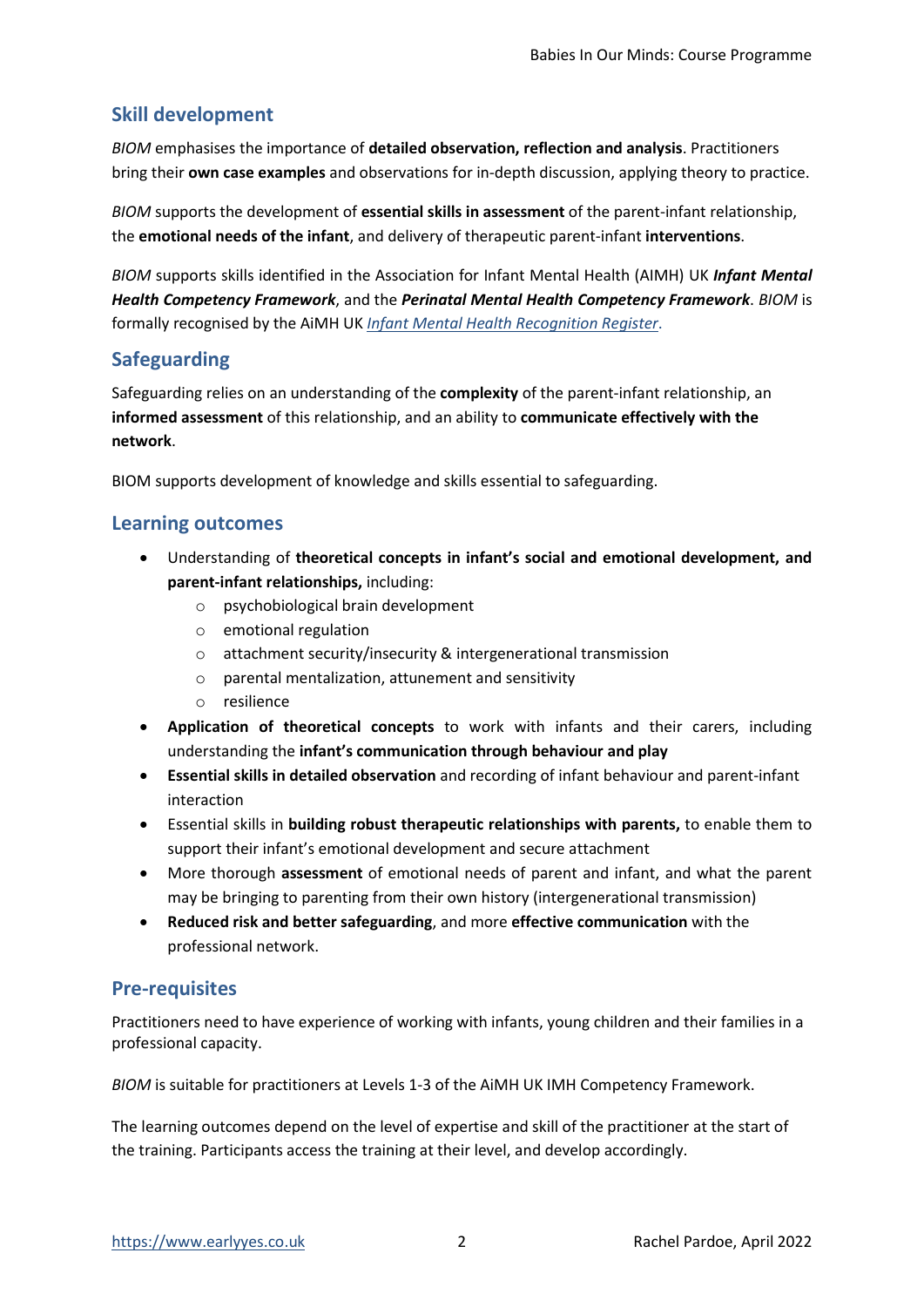### Delivery methods

Learning is through a combination of the following.

- 1. Comprehensive PowerPoint presentations (theory and research)
- 2. Microanalysis of parent-infant interaction (audio-visual recordings)
- 3. Trainer case examples for detailed study
- 4. Reflective practice (practitioners bring own case examples for discussion; encouraged to include a detailed observation using BIOM Guidelines)
- 5. Reflections on learning, reading, Q & A

### Course structure

### Module 1: Infant brain development + observation/recording skills

- How early relationships impact on the structure of the infant's brain & long-term
- The impact of neglect and trauma on brain development and behaviour (parent and infant)
- Techniques for detailed observation and recording of infant behaviour and parent-infant interaction - why observe closely?

## Module 2: Attachment - the importance of positive early relationships, and how we can promote secure attachment

- Why do infants and children behave as they do?
- What is the impact of early life experience?
- What impact do parents have on the infant's social and emotional development?
- What is parental mentalization, attunement, and emotional regulation of the infant?
- How can we support parents to understand and attune to their infants?

### Module 3: Watching and waiting – promoting parental attunement through infant-led play

- Understanding the principles of the well-established therapeutic intervention Watch, Wait and Wonder (Muir 1992), the universal adaptation developed by Dr Zilibowitz in Australia, and the Tavistock Clinic approach: Watch Me Play! (2020)
- How infant-led play can enhance parental sensitivity, attunement and bonding, and promote a more secure attachment in the infant
- Skills to use infant-led play in practitioners' own settings: all perinatal practitioners, whatever their role, can use this approach

## Module 4: Developing skills in reflective practice and structuring parent-infant interventions

- Further application of theory to practice: practitioner cases, using observation skills learned from Module 1
- Using genograms to highlight intergenerational transmission
- How to structure your parent-infant intervention? (Some key steps.)
- Working with colleagues to assess, and reach a coherent narrative (co-constructed with the client) to inform intervention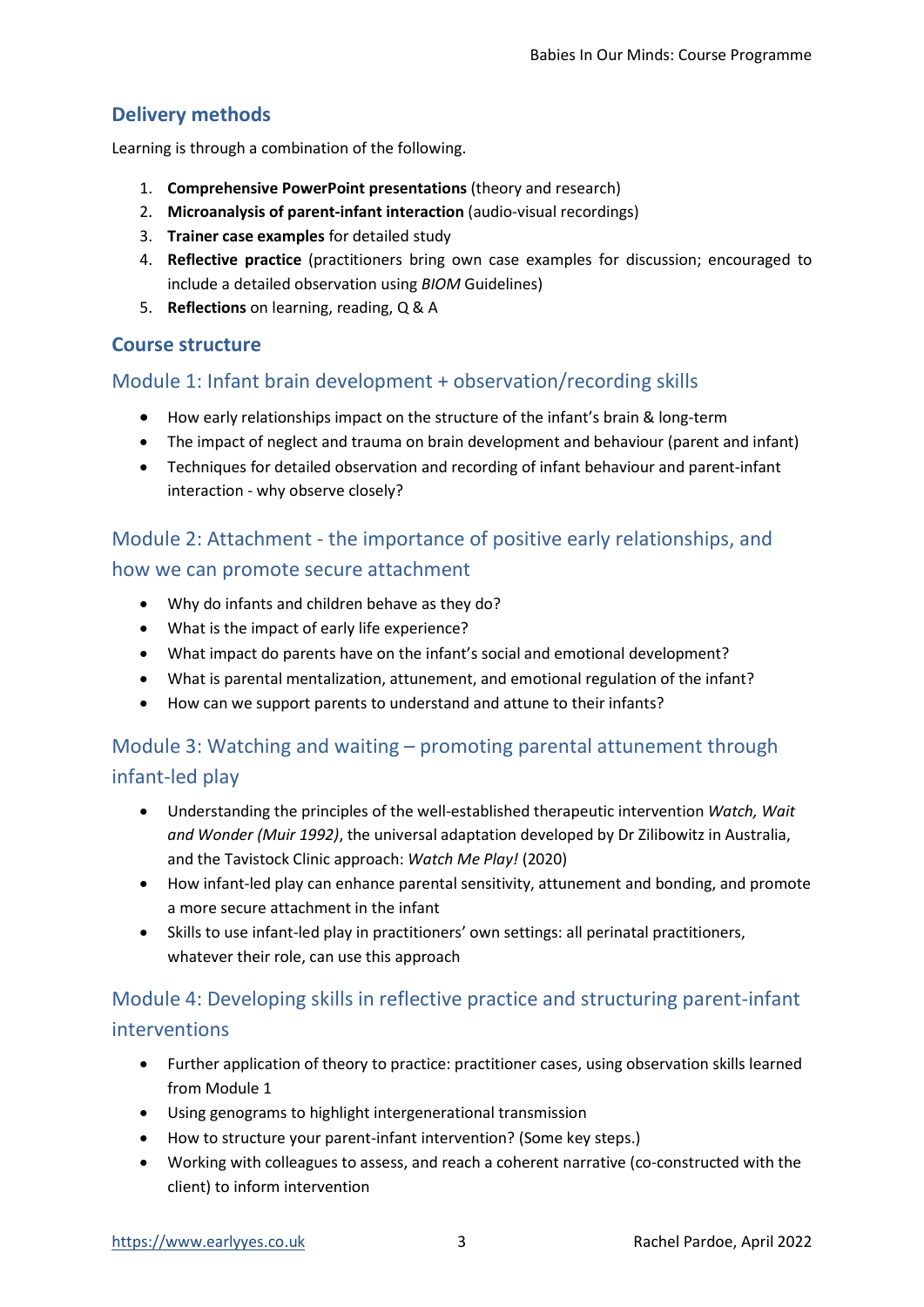#### Scheduling note:

Modules 1-3 are standalone.

Module 4 follows on from delivery of Modules 1& 2, and preferably after Module 3. Modules can be delivered consecutively, or with a gap in-between (see Course Delivery below).

### Background to Babies in Our Minds

BIOM was created, and is delivered, by Rachel Pardoe (Child & Adolescent Psychotherapist) who has over 27 years' experience of working in the NHS in CAMHS and perinatal services. Rachel has provided training to staff in the NHS, education and social care, since 2000.

BIOM has been delivered to over 100 NHS perinatal staff in the South West of England, with further commissioning in 2022 by NHSE, and Cornwall teams, for 45 perinatal and parent-infant practitioners. In 2021 Module 2 (Attachment) was delivered online to 170 NHS and early years practitioners in South Wales. BIOM has received highly positive feedback. Evaluation reports are available on request.

Other training delivered by EarlyYES:

2015-ongoing: EarlyYES Who Am I? 5-day course delivered to 110 practitioners in Wales and Swindon (including health visitors, midwives, social workers, family workers, youth workers, CAMHS mental health practitioners, and voluntary sector family worker staff).

2011-2016: 5-day training delivered within a Bristol NHS Trust to over 180 health visitors and early years practitioners.

### Practitioner feedback

Practitioner feedback over many years demonstrates that *EarlyYES* training contributes significantly to workforce development, enabling practitioners to access up-to-date knowledge and skills.

Feedback on *BIOM* from perinatal staff:

BIOM training has completely changed my way of thinking about how people's histories play such a significant role in their own parenting styles. I also feel that my knowledge base has significantly expanded and I am able to provide a better service to the individuals I work with.

The two days have been incredibly helpful in upskilling and will definitely impact on my day to day work with families. (Mental Health Nurse)

I enjoyed the course and found it very useful. I have since been able to be **much more reflective** during my observations of parent-infant interactions and have been able to write more comprehensive assessments regarding observations of attachment.

There were many useful points and although I have learned about attachment before, today it made more sense. The teaching was at the right pace and kept my interest throughout – thank you. I will be taking a lot from it! (Mental Health Nurse)

**Focus on the baby** – with years as an adult Mental Health professional, it's been great to be able to view the baby holistically in the sessions. I value the shared discussion and found reading lists very helpful to guide learning. (Occupational Therapist)

Revisiting theory of attachment, and then **directly applying the theory to our role/service** – made even richer with the case studies. (Mental Health Nurse)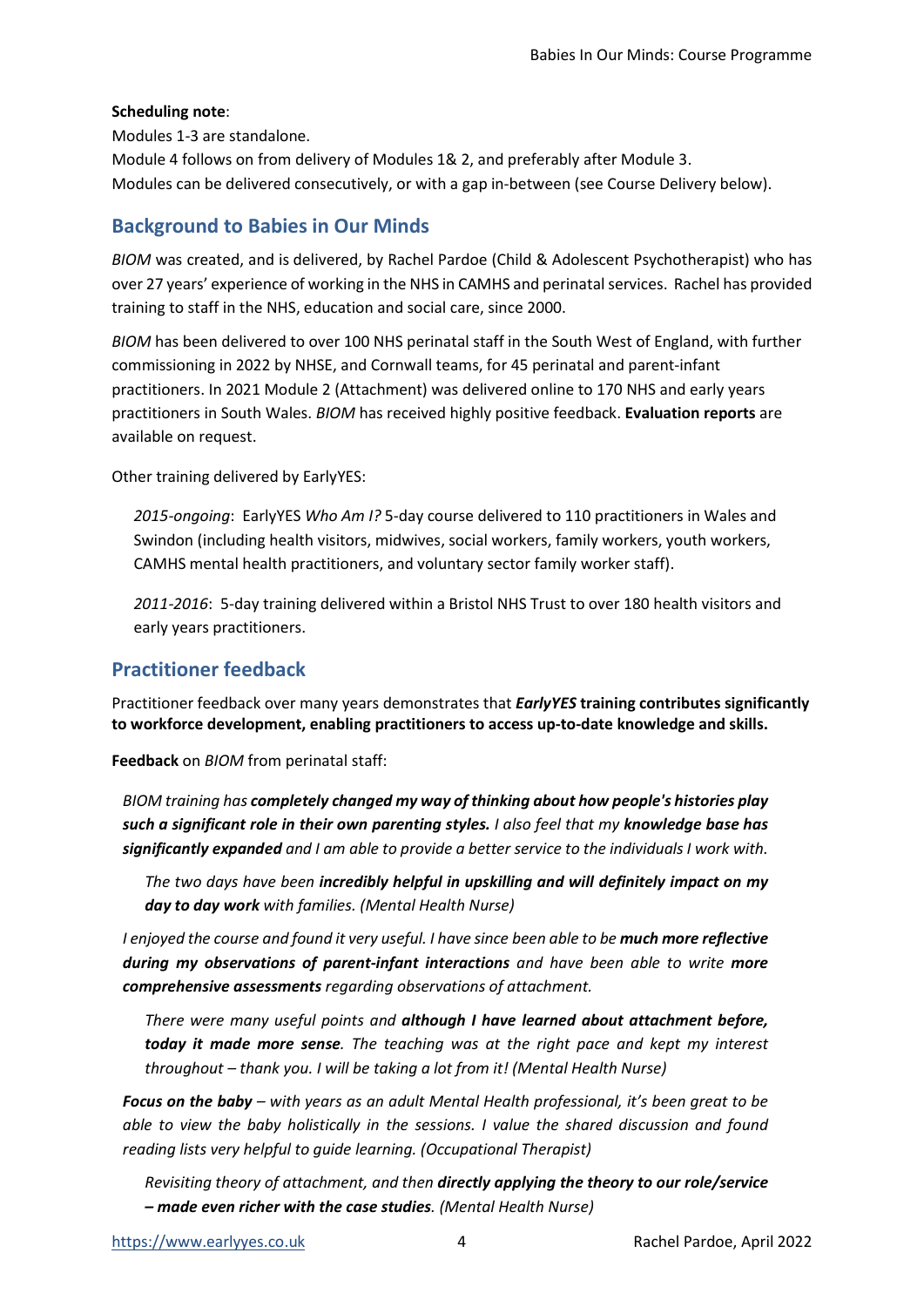Helpful to think about recording observations of parent/infant interactions in an accurate and helpful way. Voice of the child to be used in all interventions/contacts. (Mental Health Nurse)

I found the techniques for recording observations very helpful to record the voice of the child – feel more confident on how to record my observations. (Perinatal MH Worker)

The **language** used when talking to parents and documenting these engagements is so important, and I feel like these sessions have supported my use of terminology more positively and appropriately.

All of it useful! Focus on infant observation. Neuropsychology stuff. (Perinatal Clinical Psychologist)

Very experienced trainer. Increased my knowledge and understanding around the importance of early brain development. Excellent training. (Senior FSW, Specialist Pre-Birth Service)

Excellent use of DVD examples – thank you for showing us what happens when it doesn't go well. (Perinatal MH Worker)

I have thoroughly enjoyed the course, it has been very interactive, despite being online, and extremely stimulating and thought provoking. The skills and knowledge I have learned with inevitably impact on my practice alongside further reading from the extensive reading list provided. I would like to take the opportunity to thank Rachel for her commitment, compassion and enthusiasm for having 'babies in our minds' in the delivery of the course.

Good discussions throughout and caseloads we went through. My knowledge has definitely improved and would highly recommend this course.

#### Course delivery

Babies In Our Minds is designed as a modular training, which can be delivered as required by commissioners for their staff.

Modules 1-3 are standalone.

Module 4 follows on from delivery of Modules 1& 2, and preferably after Module 3.

Modules can be delivered consecutively, or with a gap in-between to allow time for reflection and application of learning.

#### Minimum number of practitioners per module: 10

Recommended maximum number of practitioners for each module: 15 to allow time and space for discussion.

Larger numbers can be accommodated (BIOM Module 2 - Attachment - has been delivered online to a cohort of over 50 practitioners).

BIOM is delivered online using Zoom.

Face to face delivery may be available if commissioned as follows:

- minimum 3 BIOM modules
- minimum 12 practitioners per module
- travel expenses, travel time, and overnight accommodation (if required) to be added.